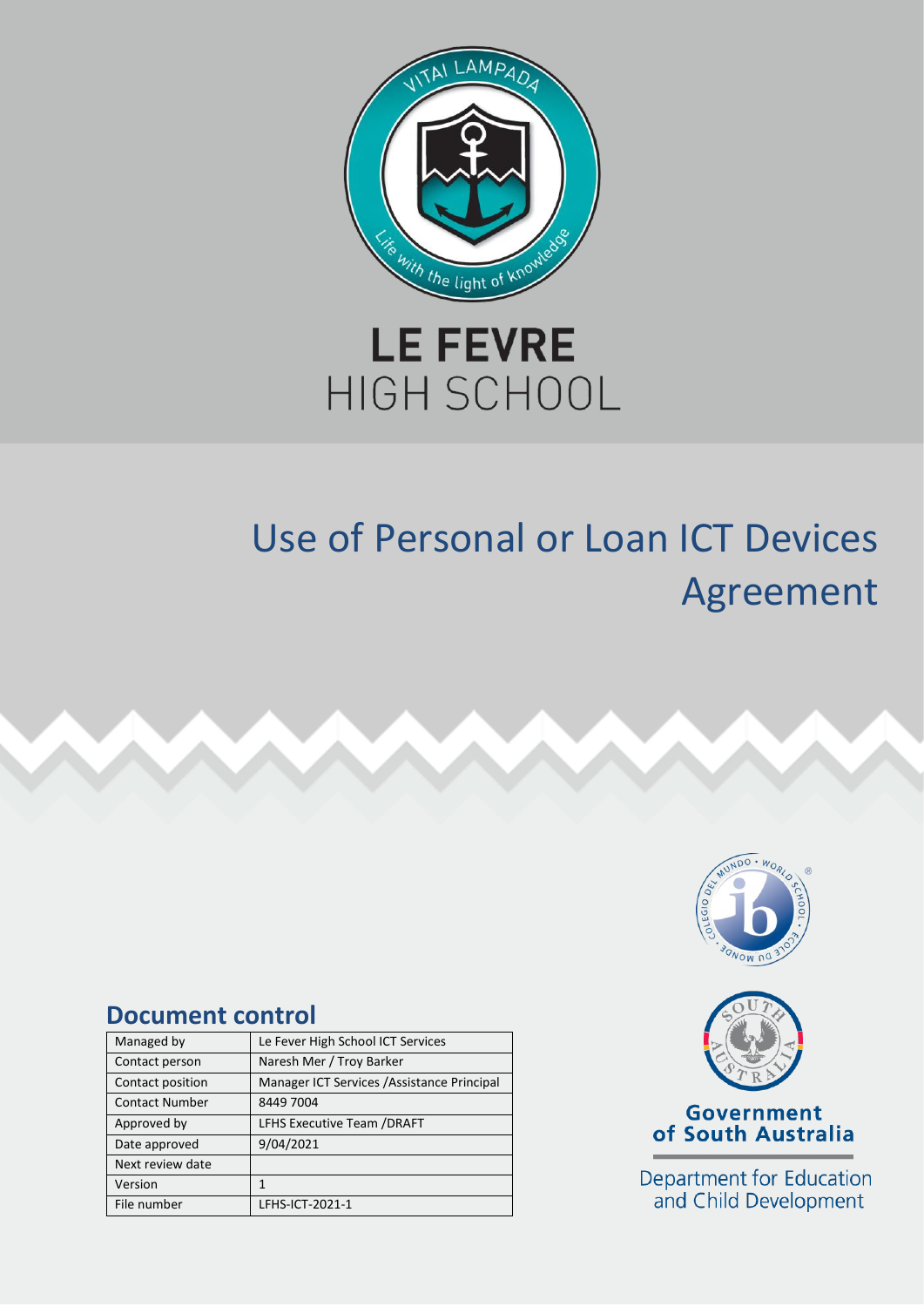# This page is intentionally left blank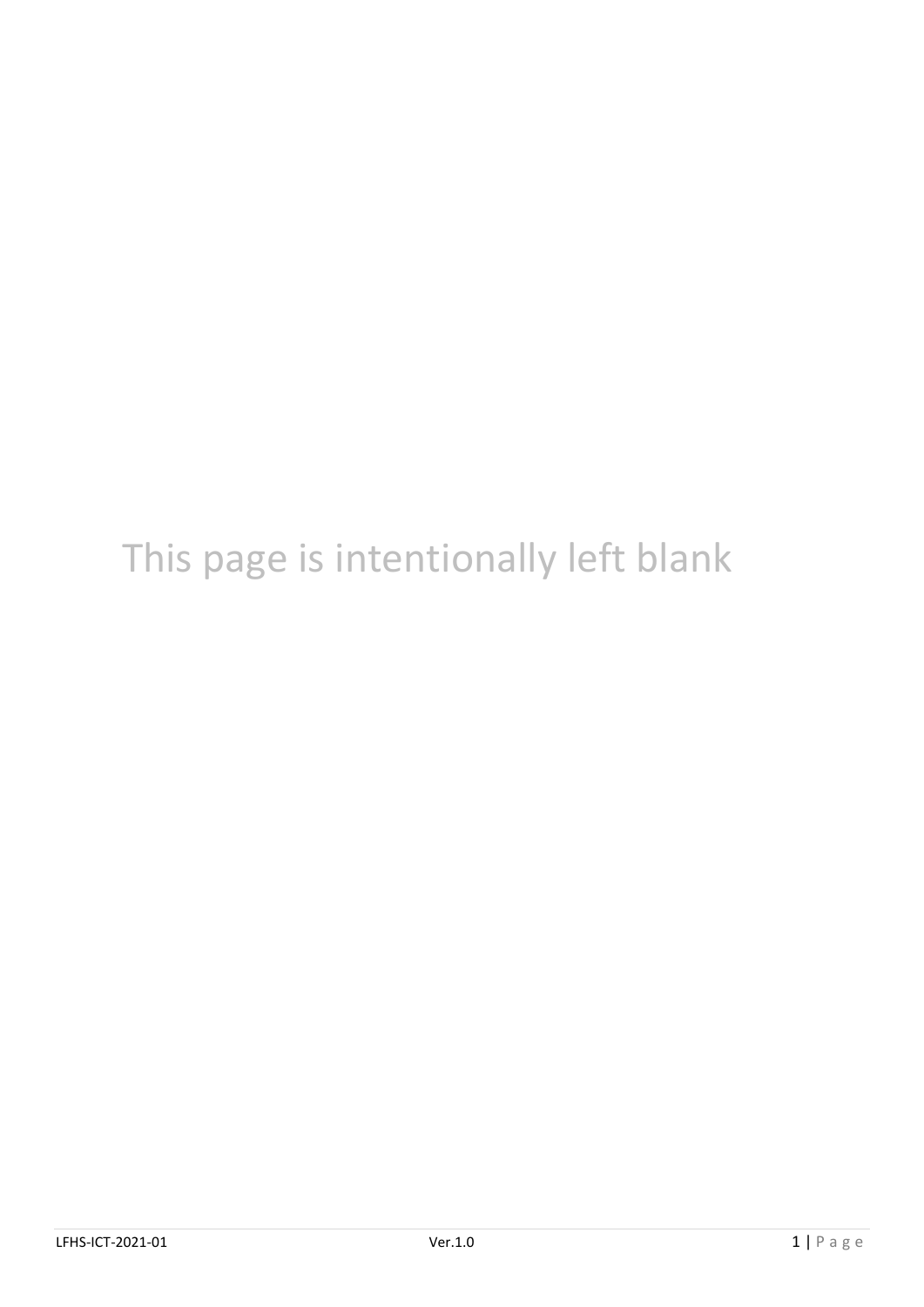## **Purpose**

At Le Fevre High School our aim is for all students to have access to software required to successfully reach educational outcomes. We know that when students use technology of any kind they are more likely to be engaged and motivated to learn. We want to empower students by allowing them to use their own devices, while still giving access to the full suite of software available at Le Fevre High School whether on or off site. Computers are accessible to all students ranging from years 8-10 via the use of Computing and laptop suites. Our vision is to enhance the educational experience for our students enabling them to access the tools required while on and off site.

To assist us to enhance learning through the safe use of information and communication technologies (ICTs), we are now asking you to read this document and the Cloud Computing policy located on our website http://www.lefevrehs.sa.edu.au/ then sign the ICT and Cyber-Safety User Agreement form.

Rigorous cyber-safety practices are in place, which include cyber-safety User Agreements for staff and students. Child protection education, such as the Keeping Safe Child Protection Curriculum, includes information about remaining safe when using new technologies and is provided to all students. The computer network, Internet access facilities, computers and other ICT equipment and services bring great benefits to the teaching and learning programs at Le Fevre High School, and to the effective operation of the school.

The ICT equipment is for educational purposes appropriate to this environment, whether it is owned and/or loaned from the school either partially or wholly, and used on or off the site. The overall goal of Le Fevre High School is to create and maintain a cyber-safety culture that is in keeping with our values and with legislative and professional obligations. The User Agreement (ICT and Cyber-Safety User Agreement) includes information about your obligations, responsibilities, and the nature of possible consequences associated with cyber-safety breaches that undermine the safety of the school environment.

#### All students and parents are required to sign and return the consent form. Once the form has been returned to school, students will be permitted to use the school ICT equipment.

Material sent and received using the Le Fevre High School network and cloud services may be monitored, and filtering and/or monitoring software may be used to restrict access to certain sites and data, including e-mail. Where a student is suspected of an electronic crime, this will be reported to the police. Where a personal electronic device such as a mobile phone is used to capture images of a crime, such as an assault, the device may be confiscated and handed to the police.

While every reasonable effort is made by the school and Department for Education to prevent student exposure to inappropriate content when using the Department's online services, it is not possible to completely eliminate the risk of such exposure. In particular, the Department cannot filter Internet content accessed by your child from home, from other locations away from school or on mobile devices owned by your child. The Department recommends the use of appropriate Internet filtering software.

More information about Internet filtering can be found on the websites of the Australian Communications and Media Authority at [http://www.acma.gov.au,](http://www.acma.gov.au/) eSafety at [https://www.esafety.gov.au,](https://www.esafety.gov.au/) the Kids Helpline at [http://www.kidshelp.com.au](http://www.kidshelp.com.au/) and Bullying No Way a[t https://bullyingnoway.gov.au/.](https://bullyingnoway.gov.au/) Please contact the school, if you have any concerns about your child's safety in using the Internet and ICT equipment and services.

Parents/caregivers play a critical role in developing knowledge, understanding and ethics around their child's safety and safe practices for themselves and the people around them regardless of the time of day. Being cyber-safe is no exception and we invite you to discuss with your child the following conditions to help them stay safe when using ICT at school and outside formal school hours.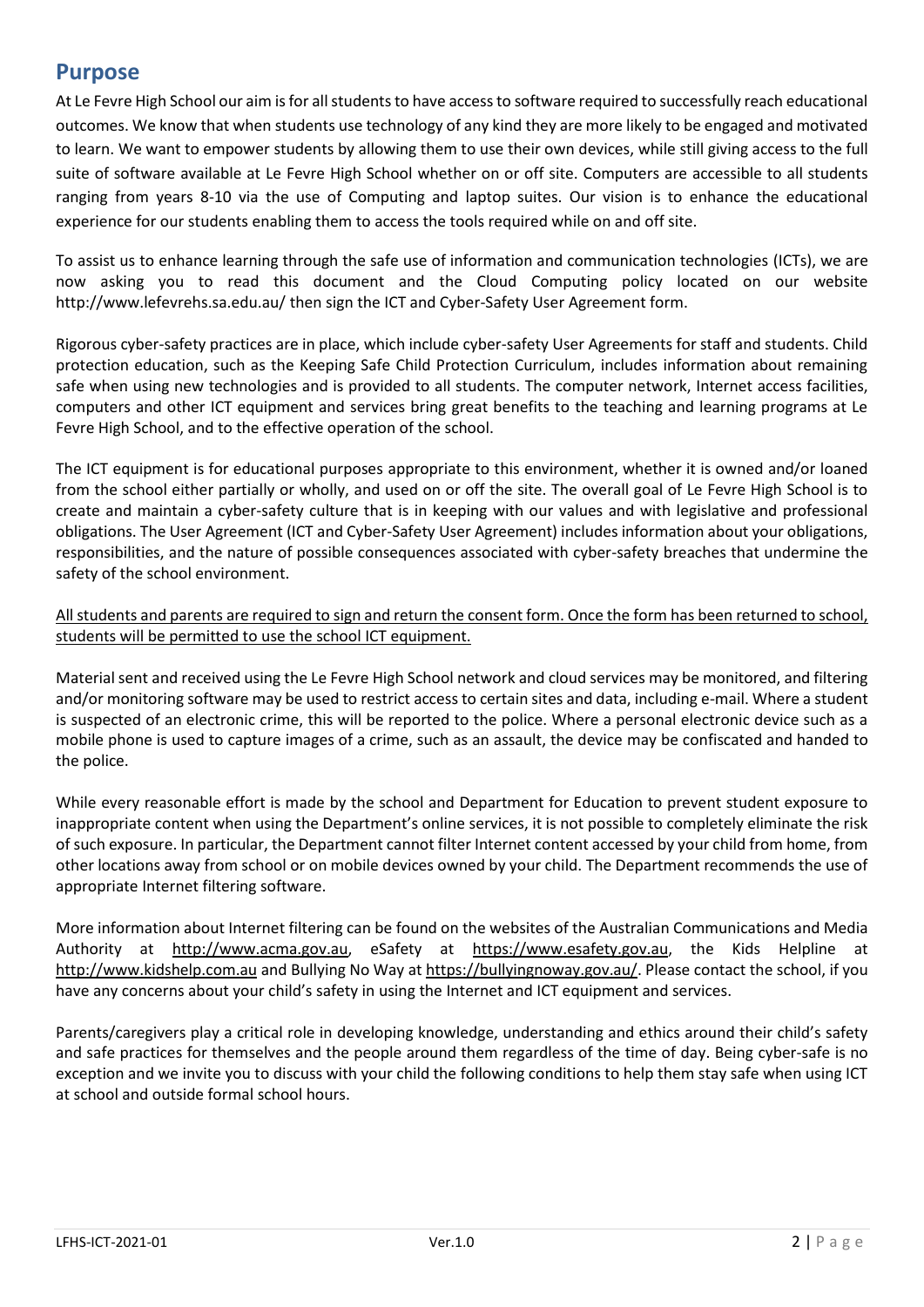## **Terms and Conditions**

#### Your hardware:

- Please be aware that if you choose to bring your laptop to school we advise that the laptop should be carried with the student at all times.
- It will be the students' responsibility to bring the device fully charged as charging of devices is not permitted on site.
- The IT Staff at Le Fevre High School will not be responsible for the maintenance of the student device.

#### Access Software:

• Le Fevre High School will install software onto the student device which will allow them access to all required software for classes. This software will be fully supported by the IT Staff.

#### Games, Music & Non-School Applications:

- While the device is privately owned and files and software are under the ownership of the student we ask that:
	- o Files (music, movies, photos) are appropriately licensed (i.e. they do not breach copyright and intellectual property laws – including illegally acquired music or movies).
	- $\circ$  Are age appropriate (being morally and ethically acceptable in accordance to age appropriate ratings and privacy)
	- o Do not interfere with learning outcomes
	- o Do not affect the school wireless network.
	- o Permission for the school to install the following software packages:
		- AB Tutor: for school network security
- Networked games are not allowed
- If these conditions are not followed, consequences may include removal of access to the schools owned software. Further, the school Behaviour Management Policies will apply.

#### Virus Protection

• Le Fevre High School highly recommends having up to date Virus protection on the device's students wish to use at school (the IT Staff at Le Fevre are able to recommend software). The purchase and installation of antivirus software is the responsibility of the student.

If a student laptop is found to have a virus when it joins the school's network, student access will be relinquished until the virus is addressed appropriately.

- Students should ensure that they keep virus definitions up to date and regularly scan for viruses.
- As the devices are privately owned, they must take precautions to ensure they are protected against viruses.
- Please careful when:
	- o Using removable media (USB, CD's, iPhones) from friends or unknown sources
		- o Opening suspicious emails
		- o Clicking on suspicious advertisement and links while browsing the internet.
		- $\circ$  Installing free applications or software onto laptops as these may contain spyware

#### Proper Storage

• If a student wishes to bring their device to use at school it is highly recommended that they also bring suitable storage to protect against damage. Small protector bags are permitted to be carried around all day.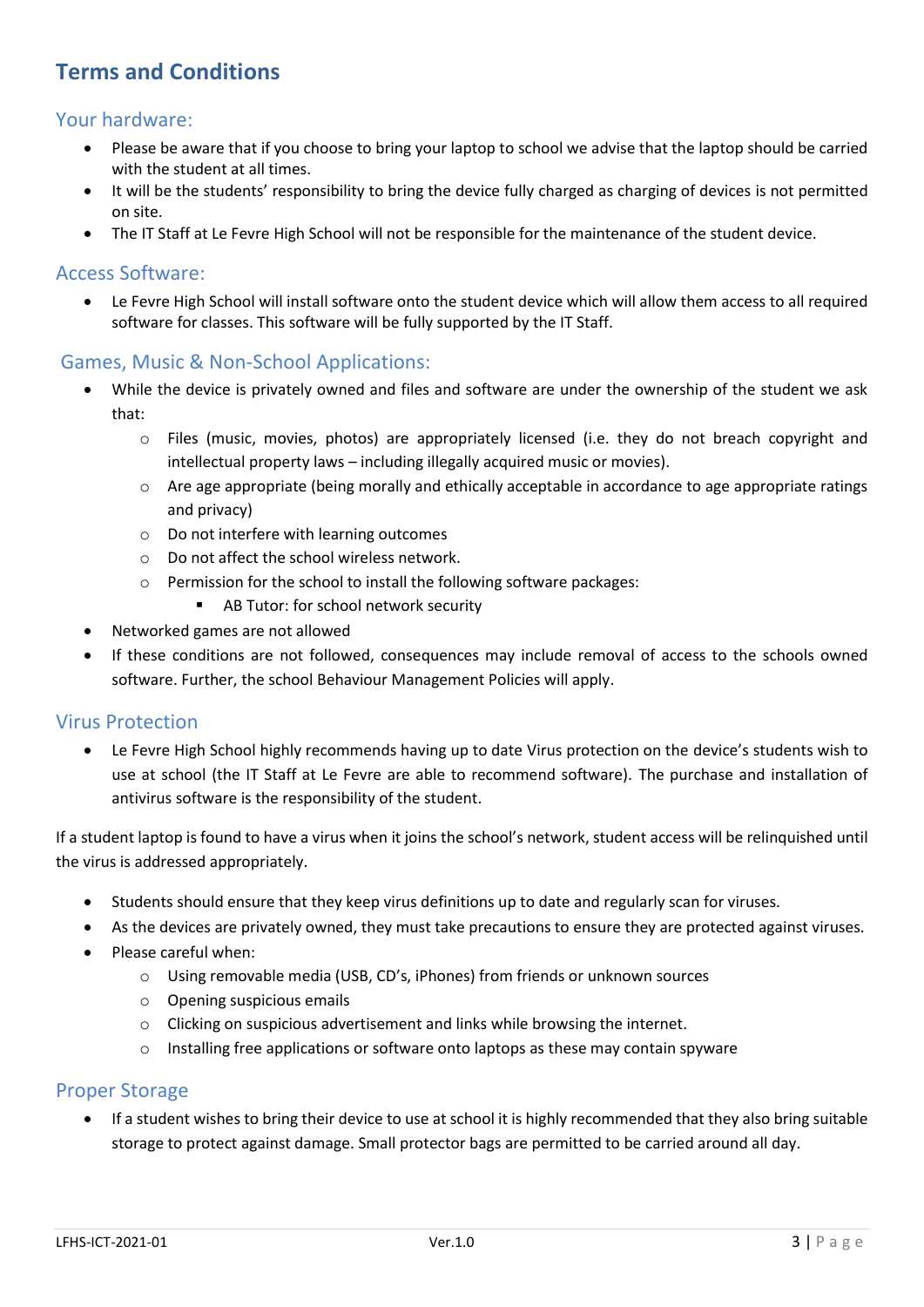### Loss and Damage

• The School will not be responsible for loss and damages which may be caused to personal or school loaned devices.

### Acceptable Use

'Cyber-safety' refers to the safe use of the Internet and ICT equipment and services, including mobile phones.

'Cyber bullying' is bullying which uses e-technology as a means of victimising others. It is the use of an Internet service or mobile technologies - such as e-mail, chat room discussion groups, instant messaging, webpages or SMS (text messaging) - with the intention of harming another person.

'ICT equipment and services' includes computers (such as desktops, laptops, PDAs), storage devices (such as USB and flash memory devices, CDs, DVDs, floppy disks, iPods, MP3 players), cameras (such as video and digital cameras and webcams), all types of mobile phones, gaming consoles, video and audio players/receivers (such as portable CD and DVD players), enterprise storage, network switches, routers, printers and any other, similar, technologies both school owned or privately owned. Services include cloud/online based solutions such as, but not limited to Microsoft Office 365, Google Apps for Education (encompassing GSuite) and any Le Fevre High School service that comprises of electronic communication and/or delivery system, such as Daymap, Wordpress, Papercut, ICT Administration.

'Inappropriate material' means material that deals with matters such as sex, cruelty or violence in a manner that is likely to be injurious to children or incompatible with a school or preschool environment.

'E-crime' occurs when computers or other electronic communication equipment/devices (eg Internet, mobile phones) are used to commit an offence, are targeted in an offence, or act as storage devices in an offence.

- 1. I will not use school ICT equipment until my parents/caregivers and I have signed my ICT and Cyber-Safety Use Agreement form and the completed form has been returned to school.
- 2. The school may monitor traffic and material sent and received using the school's ICT equipment and services. The school may use filtering and/or monitoring software to restrict access to certain sites and data, including e-mail.
- 3. The school may monitor and audit its computer network, Internet access facilities, computers and other school ICT equipment and services or commission an independent forensic audit. Auditing of the above items may include any stored content, and all aspects of their use, including e-mail.
- 4. If I do not follow cyber-safe practices, the school may inform my parents/caregivers. In serious cases, the school may take disciplinary action against me. If illegal material or activities are involved or e-crime is suspected, it may be necessary for the school to inform the police and hold securely personal items for potential examination by police. Such actions may occur even if the incident occurs off-site and/or out of school hours.
- 5. I understand that Le Fevre High School must use my full name to provide a cloud service (e.g. Microsoft Office 365 and Google Apps for Education).
- 6. I understand that LearnLink Office 365, Google Apps for Education and other cloud-based services, as deemed appropriate by the school, are only to be used in relation to delivering curriculum objectives, and will not be used to store sensitive, personal or illegal information and/or content.
- 7. I understand that installing and/or accessing any school sponsored software or services (e.g. Office 365 or Google Apps for Education) on my device is at my own risk. I take responsibility for ensuring my files are backed up prior to downloading, installing or accessing any school sponsored software or service.

## Personal Device (BYOD -Bring your Own Device)

- 8. My privately-owned ICT equipment/devices (BYOD), such as a laptop, netbook, mobile phone, USB/portable drive I bring to school or a school related activity, also is covered by the ICT and Cyber-Safety Use Agreement. Any images or material on such equipment/devices must be appropriate to the school environment. ICT devices may be examined by the school's monitoring systems and staff.
- 9. The Department for Education, SA Government and Le Fevre High School is not responsible for loss/damages to personal devices/mobile devices including applications/information/data stored on, processed or accessed in conjunction with using any provided service.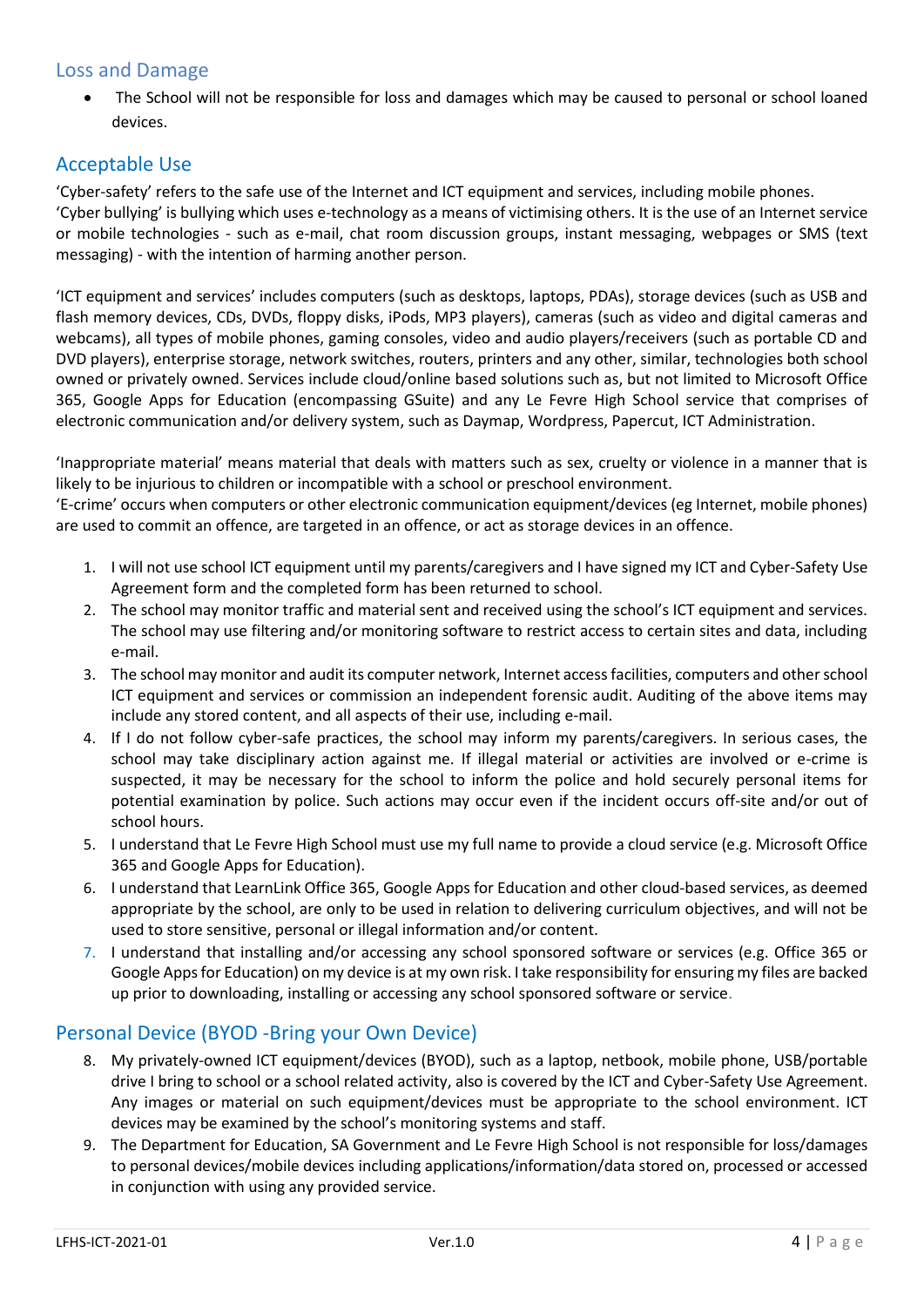### Chromebook Loan Programs

- 10. The school reserves the right to confiscate any device issued through school Chromebook /Laptop programs if the conditions of the agreements entered into with Le Fevre High School are broken.
- 11. Users who have agreed to loan a School Owned Chromebook are wholly responsible for maintaining the device in good repair and condition at all times. Any breakages or wilful damage can be subject to cost recovery and must be reported to ICT Services. Chromebook manufacturing defects are covered by the school warranty.
- 12. A Chromebook /Laptop Program device purchased or loaned through the school, may have other applications installed by the user of the device, providing that the software meets the following criteria:
	- a. does not attempt to circumvent security measures or gather information from other devices (snooping, sniffing or other network inspection tools)
	- b. does not gain unauthorised access to other systems or school ICT infrastructure.
	- c. is legally obtained. No pirated software or media of any kind is permitted.
- As is the case with all ICTs in DFE schools, policies on the safe and acceptable use of ICTs apply to DER computers. (See *Important Terms* later in this booklet for explanation of ICTs.)

All students and their parents/caregivers are required to sign an ICT Use Agreement that covers the care, use and management of computers in a cyber-safe learning environment. Included in the management are security, email, Internet access and virus protection as well as cyber-safety.

The use of school applications and files is for the benefit of students' learning. As such, the use of an allocated or on loan computing resources is on the understanding that your child will access applications and files in safe and ethical ways. Your child needs to be aware that the school's wellbeing and behaviour management processes extend outside school hours or off-site.

Le Fevre High School reserves the right to monitor the content of student laptops.